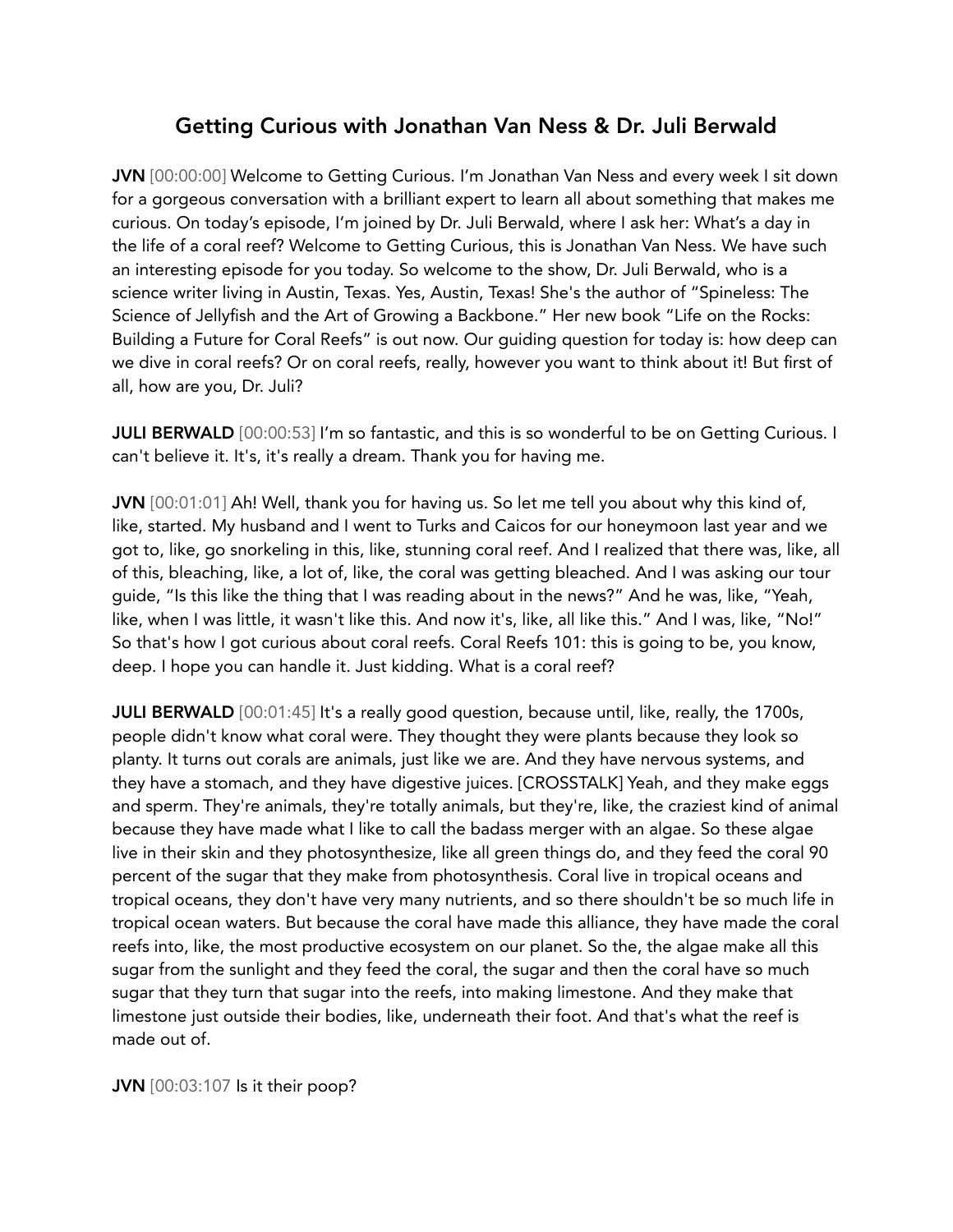JULI BERWALD [00:03:09] No, it's more like their bones. It's more like their bones, except for they make them outside their body.

JVN [00:03:15] So they kind of poop bones! But their bones are, like, cool and, like, grow really, like, big, cool structures that are, like, pretty and, like, aren't made of poop.

JULI BERWALD [00:03:25] Yes. And, like, they're the biggest structures made by any biological—even us—on the planet. Like, the Great Barrier Reef is the size of Italy. Like, you could take the Great Barrier Reef, lay it across the west coast of the United States, and it would drip off down to Tijuana and off the top into Vancouver, like, it's massive. And these little teeny coral that are just, like, two tissue layers thick made it because of the algae that they've, like, formed this incredible alliance with.

JVN [00:03:59] Okay that's so genius. It can't stand it. [CROSSTALK] So why are these reef structures so critical to life in the sea and beyond?

**JULI BERWALD** [00:04:07] So a quarter of all marine species live in coral reefs at some point of their life. It's because those skeletons, you know, they create all these like intricate habitats. And so an animal that likes to be up on top can be in the sun, and one that likes to be in the shade can be in a little cave underneath. And you know, they can drill down into the old skeletons and kind of just pop their tentacles up. And, you know, they can do all kinds of things in this, like, complicated city structure that is in the tropical oceans.

JVN [00:04:35] I've definitely, like, seen exactly what you're talking about because it's, like, it's so diverse and such, like, a little space.

JULI BERWALD [00:04:43] A quarter of all marine species depend on coral reefs for their life, but about between a half a billion and a billion people also depend on coral reefs for their primary source of protein like fish. So people around the world require the reefs to be healthy in order to fish and get their primary source of protein. So it's also a humanitarian issue that the coral reefs are struggling right now.

JVN [00:05:05] Dang, I also just got distracted cause your blow dry looks really good. Sorry, had to say it. It's giving me, like, when you got really serious about the importance of, like, the humanity around, like, coral reefs, like, like, your hair started bouncing and it was like, no, like, the movement, was like, really pretty. So where are, like, coral reefs commonly found? Are they, like, all over the oceans or more just kind of, like, select spaces?

**JULI BERWALD** [00:05:26] So coral reefs can only live in tropical waters. They have to be in warm water. They have to be close to the surface because they have to give the algae enough sunlight to grow and give them all that sugar. And so they're confined to these tropical places around our planet. But the problem is we have climate change happening, and the oceans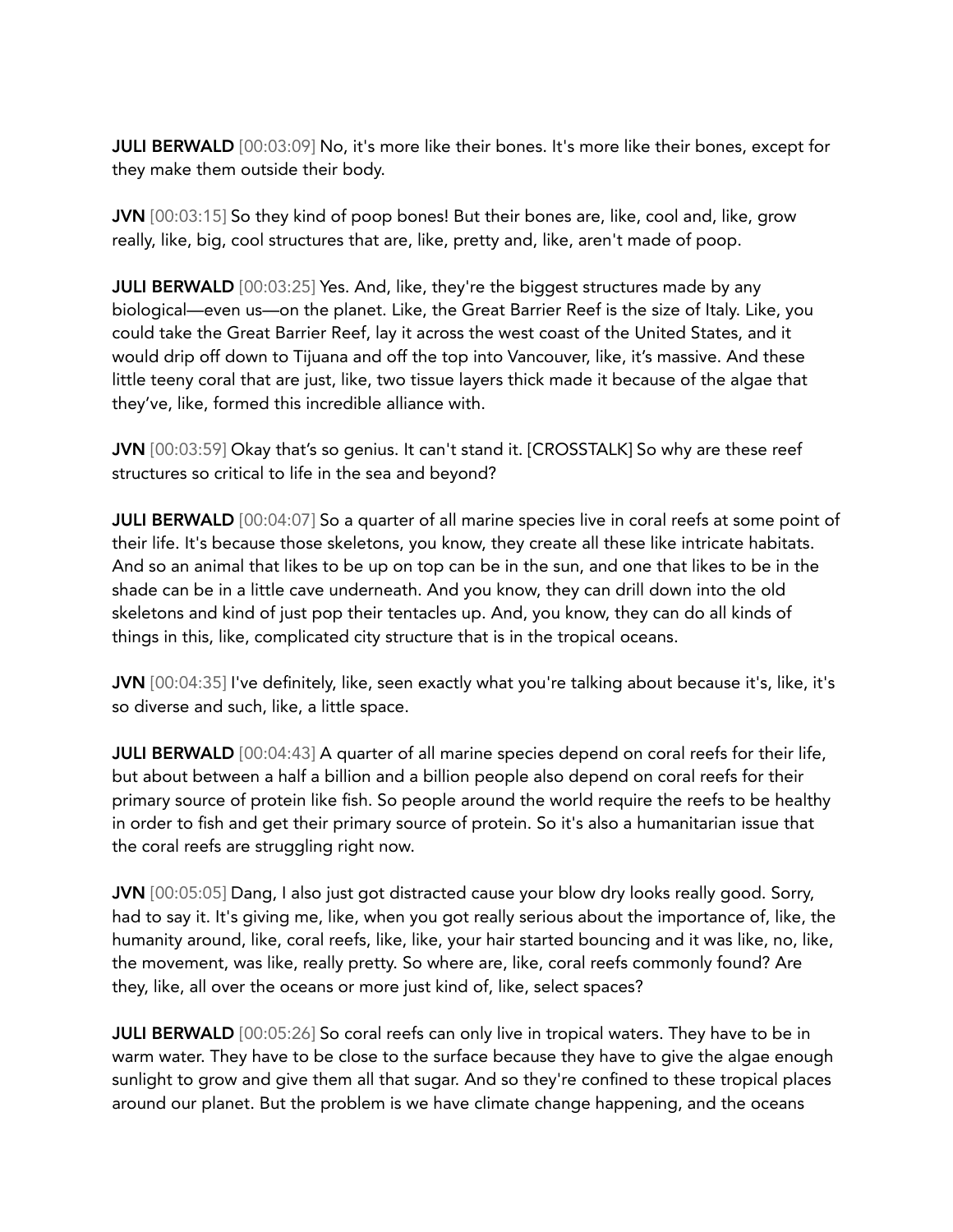have taken up about 90 percent of the heat that the carbon dioxide in our atmosphere has been holding so, like, the oceans are already a degree and a half or so, on average, warmer than they used to be, you know, in the 1950s. So when the water temperature increases by two degrees for, like, about a month at a time, we don't still know why, but the algae will abandon the coral, and we don't know who throws the first trigger. So, like, bleaching has been known for about a century, but usually it was just, like, a kind of thing that happened at low tide when the coral was close to the surface and it was, like, a really hot summer day, the algae would leave. And it was noticed back in the early 1900s. But there was never, like, these massive bleachings that we're seeing today. Those started in the late 1980s, where just these huge swaths of reefs will turn white because when the algae leaves the coral, the coral doesn't have any color of its own. All of its color comes from the algae. So then it just looks like bare bones.

JVN [00:06:51] Hmm! So what's the anatomy of a healthy coral reef?

JULI BERWALD [00:06:56] So they're unique ecosystems everywhere they exist. And, like, in the Caribbean, talking about the hard corals, the one that make the skeletons, there's only about 44 species of those there. And in the 1970s and 80s, it was always this, like, jungle of what are called Acropora species, which are these branching and sort of, like, they look like elkhorns and staghorns. You know, they were, like, these jungle systems. And then within that, there were these kind of more massive corals that look like columns or like boulders or like brains. In the Pacific, it's even more complicated. There's ten times more. So there's 400 species of coral there, and coral are so weird because they can hybridize really easily. So, like, "What's a species?" is a question that isn't really settled, but so there it can be even more kind of fairyland-looking where there's, like, filigrees and, you know, tables and plates and, like, all kinds of different structures of coral. And, and so it's magical.

JVN [00:08:00] In a reef, like, what's, like, the top of it do? What's the bottom of it do? Like, is there, like, a system of function within, like, the wider reef that would mirror, like, a human or like a car?

JULI BERWALD [00:08:12] There is zonation on a reef: you'll find certain more light-loving, warm, loving animals near the top. And then you'll find a little more of the shade-loving cooler animals near the bottom. And then reefs can't get too deep because they need that light for the photosynthesis of the algae.

JVN [00:08:29] Well, that's really interesting. I'm obsessed with that story. What's, like, the Indian Ocean reefs like?

JULI BERWALD [00:08:33] So the center of diversity of all coral is what's called the Coral Triangle, and that's between Indonesia, Palau, and the Philippines. And then it kind of, like, smears out to both, you know, the East and the West. And so as you go into the Indian Ocean, you still have a ton, like, two or three hundred species of coral. In fact, the coral reefs around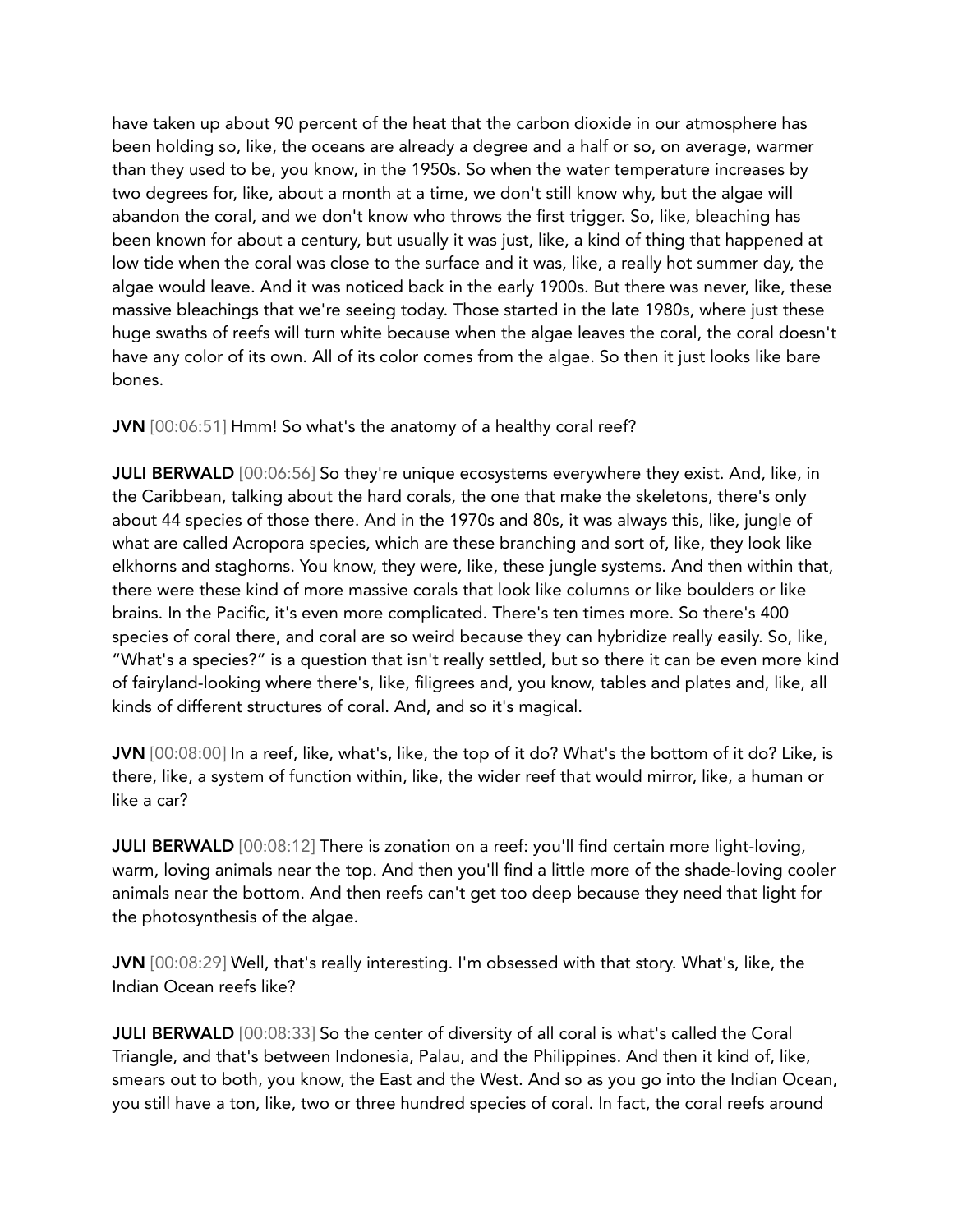Egypt and Israel in the Red Sea are some of, maybe, some of the most well positioned to survive our heating planet because there's like a lump in the ocean in order to get to that part of the ocean. So they had to pass through this warm part of the ocean even to get there in the first place so they've kind of been, like, pre-selected for warmth. And also, they're sort of north. So as our planet warms, they've got, like, a really good chance of surviving. And what's really cool is, like, not to get a little political but, maybe to get a little political. The next COP meeting, where we talk about climate change, is positioned right in Sharm el-Sheikh, Egypt, which is right on the edge of these reefs, which are literally, like, their survival, depends on what decisions are made on shore, right, a few miles away.

JVN [00:09:48] Wow. Wow. [CROSSTALK] OK, so now we're going into coral. So now this is the deep dive, so coral as a literal animal, which I think I didn't totally grasp my mind around that. So how does it reproduce?

**JULI BERWALD** [00:10:03] Coral are hermaphrodites. They're all, yes, they all have male and female sides to them. In fact, they don't have really clear X and Y chromosomes. There's this one coral that these students were telling me about when I was in the Dominican Republic and they're, like, "Oh, that thing, that thing? That thing just spews a lot of spawn when it spawns." And, and I was, like, "Wow, so, like, it's, it's, like, tons of sperm coming out?" Because they named it Romeo. And they're, like, "Oh, no, Romeo is now releasing eggs." So coral spawn, they're so romantic, because they spawn once or twice a year in the summertime, and they time it. You know, like, they can't get, walk over to find, like, someone to reproduce with. So they have to release their eggs into the water. The best chance of having those eggs and sperm find another mate is to time it, perfectly. And so a few days after the full moon, like, nine days after the full moon in August, at a certain amount of time after sunset, they–, each species has, like, their forty-five minute period, where they each release their eggs and sperm into the water. And it's, like, it's, the water becomes like a reverse snow globe, and it's just it's, like, magical.

JVN [00:11:27] So some of the corals, like, they release, like sacks, like, where, like, the egg is in one in, the sperm is in one, or they're together in a packet or they're always together?

**JULI BERWALD** [00:11:36] They're together in a little—, yeah. So, like, the Acropora, the ones that are kind of the branches. They release these eggs and sperm packets and they're there, like, pretty and, like, pale pink and the ocean waves break them apart into separating out the eggs and the sperm. And then hopefully, they find another one to mate with. And it's really cool, like, they have put in little protein codes in the, in their eggs and sperm that tell them, "Don't mate with, with each other," because that wouldn't be good for the species, like, the reason for reproduction is to mix up the gene pool. So if you're just going to meet with your own self, that's well, that's asexual reproduction. Like, that's one way to do it. But the reason why animals do have eggs and sperm is to mix up the gene pool. [CROSSTALK] They actually put protections, protein protections in there to, like, make sure they don't fertilize themselves. So, but it's amazing that, you know, this, this happens. And what's also amazing is, like, we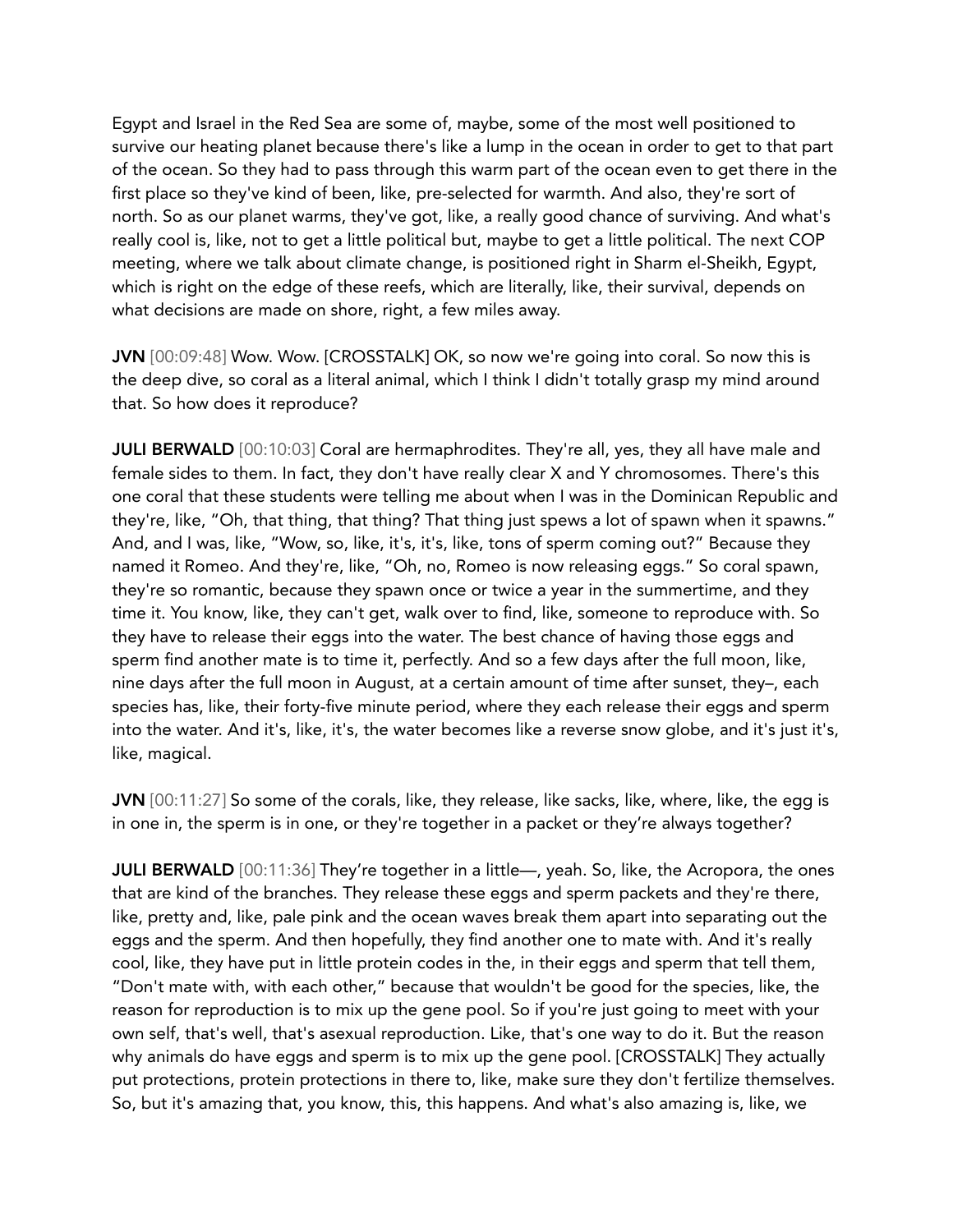really didn't even know that until the 1980s that the, that corals reproduce en masse like that, that they do, like, they have these, like, huge basically orgies ocean.

JVN [00:12:48] So where do they store their sacks, like, in the structure itself, like, in the coral structure?

**JULI BERWALD** [00:12:53] OK, they're just like a cup, and they have tentacles surrounding their mouth. And they just have one hole, and that hole is both their mouth and their butt, they eat and poop out of the same thing. Like, I said, most of their food comes from, most of their nutrition comes from the algae, but they also can sting their prey with stinging cells just like jellyfish and just like sea anemones can. And look, I'm going to just take an aside on the stinging cell because it is perhaps the most sophisticated biological structure ever. So it's, like, a capsule and inside is like a tubule, and it's made out of the same stuff as, like, spider webs are. So it's, like, strong and stretchy. And then there's, like, a trigger out here on the end of it, and that trigger is almost the same as the hair cells in our ears that allow us to hear sound. And so actually, they're, like, listening for the buzzing of a plankton. And then, when they, when that, like, vibrates at the same frequency as the plankton, the capsule pops open and inside the tubule is, like, a pair of stockings that's, like, inside out and it unfurls the right way.

And OK, I'm just gonna use a little, like–[DROPS PEN]. See that? That's the acceleration of gravity. That's one G. So something falling to the ground. The speed that that tubule the stockings unfurls and fires is five million times faster. Five million times faster! It's the fastest, the fastest known motion in the animal kingdom. And it's, like, yeah, it's jaw dropping. It's, like, crazy that these animals, these, like, simple animals, have this, like, incredible power. And so they can sting their prey, their plankton prey, and then they use their tentacles. They kind of use cilia to move it into their mouth and into their stomach, and then they digest what they can, and then they spit out what they can't digest. And alongside the stomach is where their gonads are. So when the eggs are ready, and the sperm are ready, when they're ripe and ready to be released, they move them into the stomach and then they spit them out their mouth-anus structure.

JVN [00:15:12] Wow! And again, I guess they just really, like, I can't get over this part. So every single coral species, they all do egg and sperm packet, all of them.

JULI BERWALD [00:15:27] No. So some of them will just release, like, Romeo, they released sperm for a few years and then switched to eggs, and then they might switch back to sperm again. So all these polyps are networked together in a colony. So half the colony released eggs and half of it released sperm.

JVN [00:15:45] If the ones do, like, like, Romeo, like, eggs and sperm or like, you know, have does this are they all in little packets or do some of them just they float out little floaty spermies and floaty eggies, not in the packet?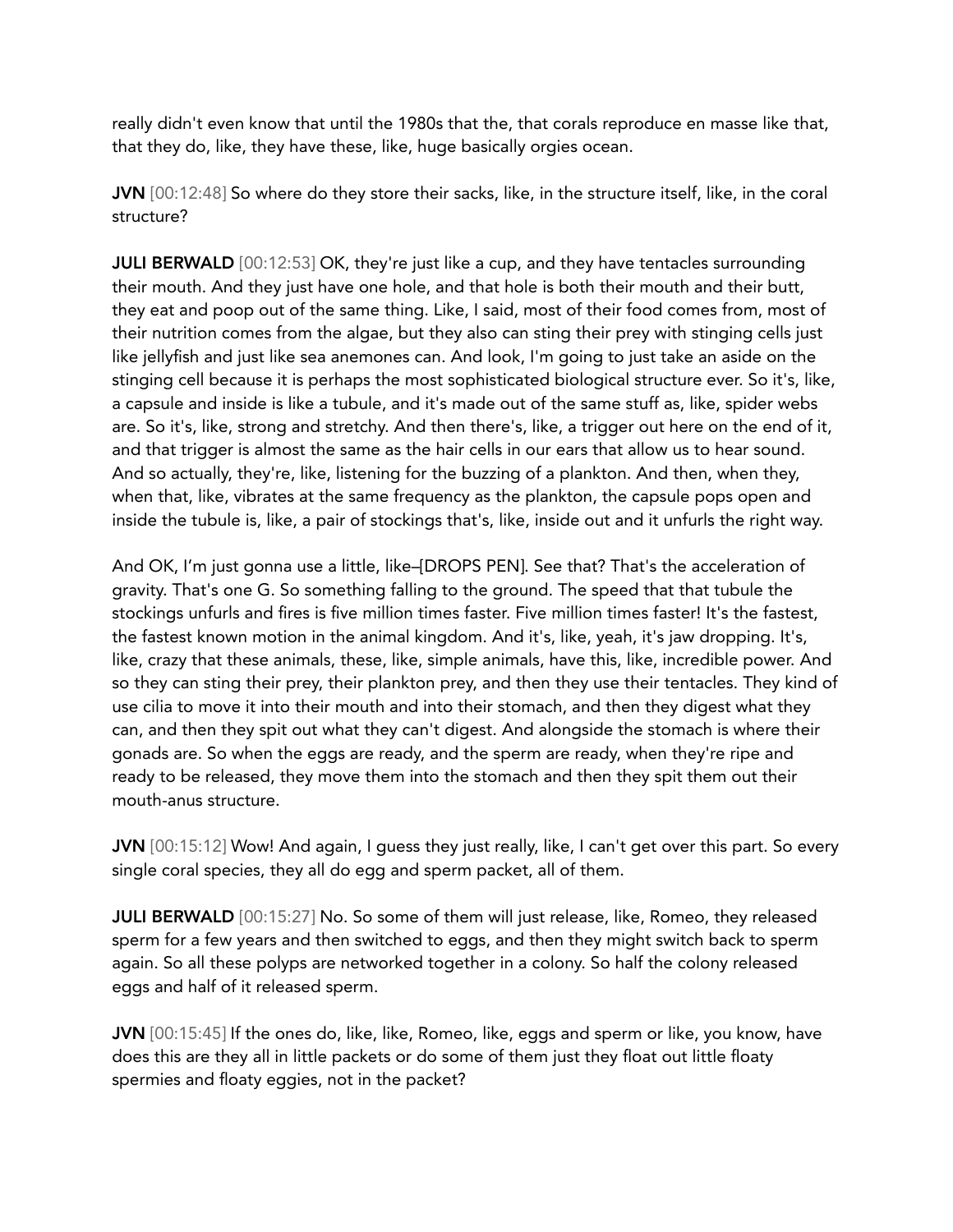JULI BERWALD [00:15:57] Yeah, yeah. Most eggs have some, like, fats, like, just like an egg, you know, like, a chicken egg does, like, the yolk, right? That's where the baby's supposed to survive on for a little while after it's hatched. So most of the coral eggs have yolky stuff in them, too. Like, that's that. And that actually helps it float up to the surface where they meet their sperm.

JVN [00:16:19] So they meet the sperm on the surface, usually?

JULI BERWALD [00:15:22] Usually, yeah. And then they turn into little larvae and the little larvae looks like a furry Tic Tac. It's, like, eensy weensy eensy. And that the larvae's job is to swim. It kind of spins like a corkscrew kind of, and it swims back down and it finds, like, a hard surface to attach to. And it's like a seed, you know, it has to make this like one major decision of its life and plant itself somewhere from which it'll never, ever be able to move again. And then it starts building its little skeleton and it goes to try to find its algae. Some coral give their baby eggs the algae to to start their new life with, but some coral don't. And so then those that don't have to, like, kind of go fishing for the algae to infect them, and then they may start making their little skeleton and then the first little polyp is there, and then they start dividing and become many, many polyps and becoming a full colony.

JVN [00:17:22] But couldn't the little furry Tic Tac go back down into, like, a preexisting coral reef structure. Or do they all start, like, new ones?

**JULI BERWALD** [00:17:32] Well, so, OK. So, likem coral are, you know, there's like so many species, like I said, and, and when they live too close together, there's like territorial battles that they have with each other. So yes, they have special tentacles which are called sweeper tentacles. And, and so when a coral like wants to invade on their territory, they'll like, throw these sweeper tentacles out and, like, fire those stinging cells off at another colony to, like, clear the space because they want their territory. So if a baby, a baby coral, probably wouldn't want to be too close to an established colony because it might get sweeper-tentacled. So yes, you know, they, they are, but it does want a hard surface to live on. And so in some places where reefs have been destroyed and turned to rubble, there is not, when the rubble whirls around, it's not a good surface for the coral to establish itself on. And then that's, that's when coral restoration can really be helpful because the, the baby coral, it really needs a stable place to, to lay down its initial skeleton.

JVN [00:18:46] OK. I think I understand. And then how can we tell, like how long a certain reef has been alive?

JULI BERWALD [00:18:54] We have to drill down into the reef and you can count sort of the generations of coral that have been there. Modern corals have been around for some tens of millions of years and there were corals around before that for hundreds of millions of years. Those coral species kind of went through some extinctions, like, as our planet has gone through extinctions. But yeah, I mean, the reefs are millions of years old.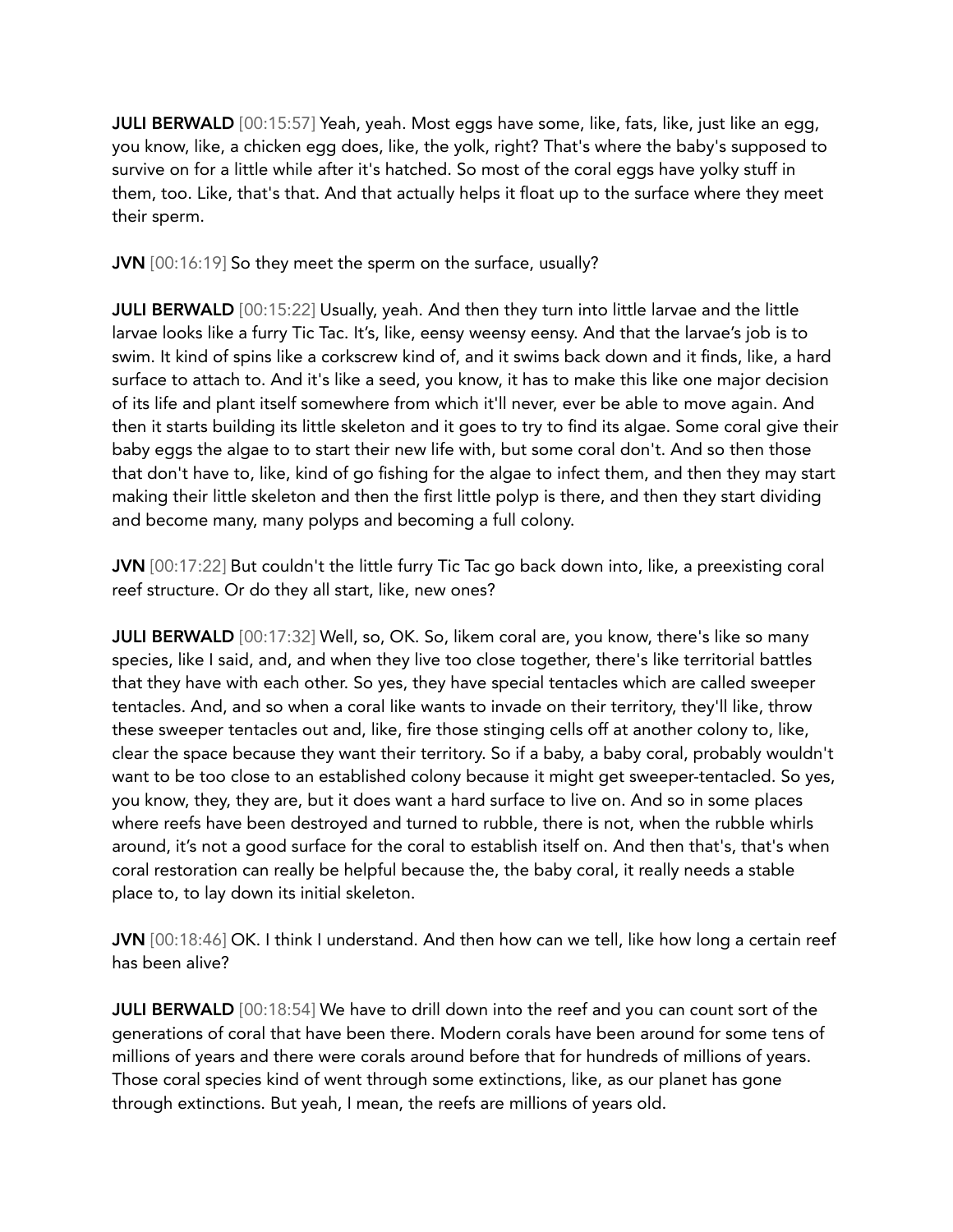JVN [00:19:22] And how have they, like, evolved from those, like, older ones that went through extinction events to, like, now?

**JULI BERWALD** [00:19:29] Evolution, you know, has this ability to cause gene mutations and the ones that can better handle the environment persist and the ones that don't get weeded out. It's a slow, slow process. But, you know, the corals have been able to do it for millions and millions of years. And now we're hitting this point where we're changing the ocean so fast there's significant questions about whether they'll be able to keep up.

JVN [00:19:56] So how, how have, like, scientists like understanding of reefs evolved, because, like, you were saying that we didn't really even know how they reproduced until the 80s?

JULI BERWALD [00:20:05] Well, I mean, we knew that they did, like—, we knew there were eggs and sperm and all of the business, but we didn't know that they did it, like, to the light of the moon, several nights. Really, the reason is, is because scuba diving, I mean, we think scuba diving has been around forever, but you know, like, Jacques Cousteau basically invented it. So, like, it has only been around for 50 years or so. And once coral scientists were able to get in the water and watch the coral, that's when they discovered these huge mass spawnings in Australia in the 80s, and we didn't really know that was happening before then.

JVN [00:20:44] So we know that, like, warming waters is a huge threat to coral. But what about, like, habitat destruction?

JULI BERWALD [00:20:52] Yeah, it's also a big deal. So in the Caribbean, the corals have been really suffering since the 70s. And part of that is probably due to fertilizer runoff changing the water quality. Coral, you know, like I said, coral live in this part, they like to live, or they've evolved to live in places where there's not many nutrients in the water—and fertilizer are nutrients for whatever we're trying to grow on land. And that leads to a lot of coral disease. So the Caribbean has been really hit with tons and tons of coral disease. The largest barrier reef in the world is the Great Barrier Reef. The second longest one is from the Yucatan down into Belize and Honduras. And then the third largest one is from Miami, down to the edge of the Florida Keys. That one's about 300 miles long. But in some places, only two percent of the coral that used to be there still exist in the Florida Reef Tract. And that's a lot to do with lots to do with water quality issues due to runoff.

So pollution is a big deal. In some parts of the world, people use explosives to, to fish, they throw bombs, and it's called blast fishing, and it happens all over the Pacific and in some places around Africa. And it's because of poverty, you know, it's, it's less, it takes less time to fish using a bomb. But when you throw a bomb in the water, it destroys the coral underneath the bomb. And then there's another thing, a lot of places, people really want to buy live fish before they eat them. You know, they, they want to have the fish swimming in the aquarium and then you pick that one out and you have that one for dinner. And so they'll use cyanide,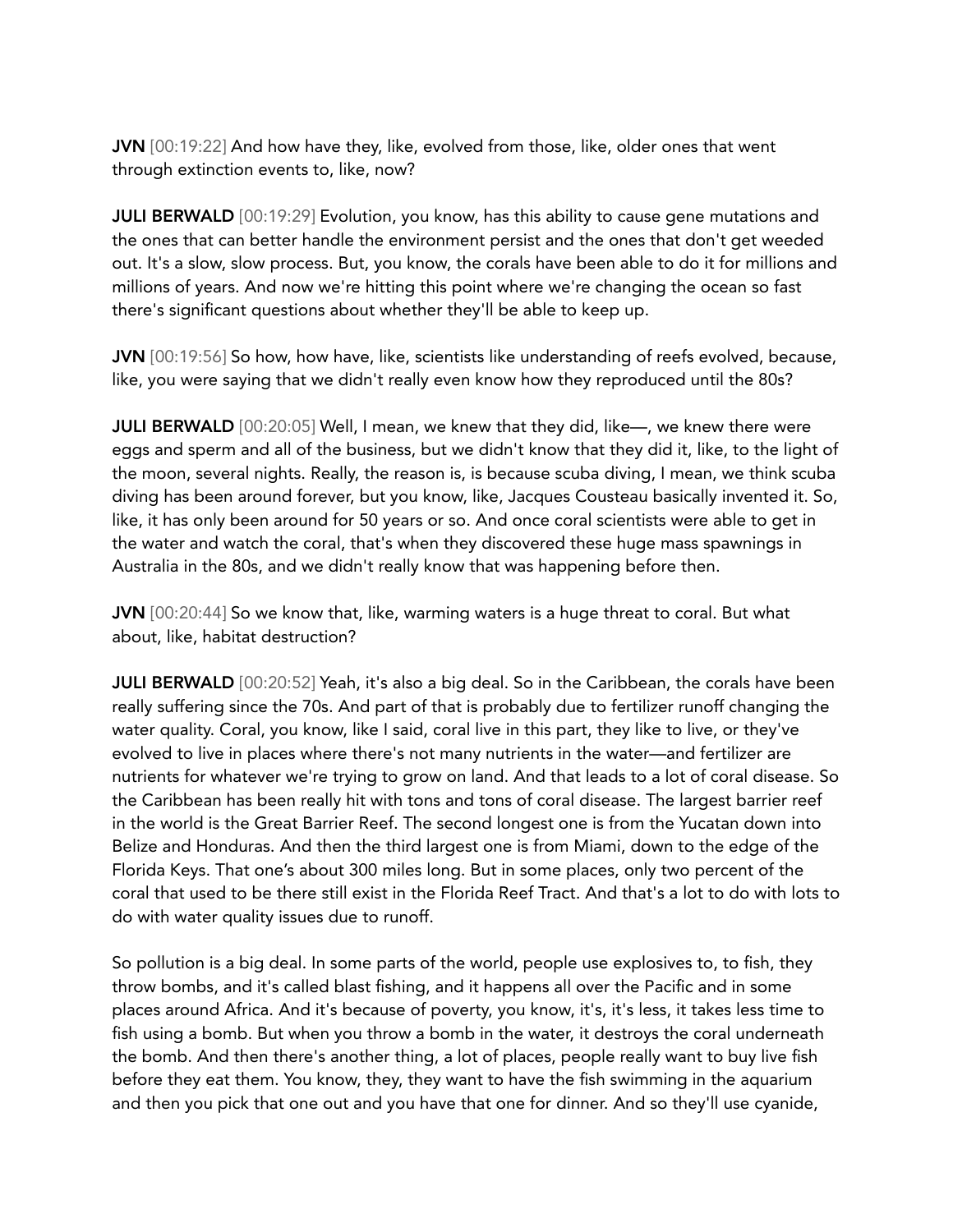they'll go down with a water bottle full of cyanide and squirt at, like, a coral trout or something. It blocks its hemoglobin so it can't get oxygen. But it also blocks the oxygen from the coral, which are animals and need to breathe. And so you'll get, like, these huge scars from cyanide fishing also. So there's a lot of threats to the coral reef out there.

JVN [00:23:08] And then, God, and then what about sunscreen?

JULI BERWALD [00:23:12] Yeah. You know, so sunscreen is a, it's a really great question. And when I started writing the book, I was really curious about sunscreen, too. And when I went to see some coral restoration projects, like, in Indonesia, I was really careful to use mineral sunscreens and not use any sunscreens with oxybenzone, which is the chemical that's been implicated in coral health. But I also, when I got home, I, like, did a really deep dive into the question of sunscreen and coral. And there were some studies done that showed that sunscreen was really negatively affecting coral and specifically the coral larvae, the little baby Tic Tacs we were talking about. But those studies were never repeated. They weren't. No one was able to repeat those studies. So within the coral community, the question of sunscreen and corals seems to be taking a backseat to these other bigger issues, like the blast fishing, the cyanide fishing, the pollution, and the climate change.

JVN [00:24:22] I'd never heard of bomb fishing. How common is bomb fishing?

JULI BERWALD [00:24:27] So I went to this really cool coral restoration project in Sulawesi and unbelievably, like, the Mars Candy Bar Company are the people behind this restoration project, and the head of—, one of the grandchildren of Mars. His name is Frank Mars. He just really, really loves coral. And he also noticed that, like the people who work in his chocolate factories in Sulawesi, like I mentioned about that protein source, they were struggling to have the protein they had always relied on because their reefs were declining so badly. So he was, like, "What can we do to restore the reefs?" And in this part of Indonesia, blast fishing is a really big deal. So he came up with this, like, these, like, structures that look like stars, kind of, made out of rebar and you network them together and they stabilize the reef and they–, it's unbelievable what he's done, like, within three years, the reef is vibrant, beautiful, like, I saw sea turtles and sharks and all this stuff. And where, where there had been last fishing scars. But every time I went diving on those reefs, I heard one or two bombs go off underwater.

JVN [00:25:37] Wow.

**JULI BERWALD** [00:25:38 So, yeah, and that was just the times that I was underwater, you know, which—

JVN [00:25:45] Yeah, not, like, so much time, like, it wasn't like you were down there for a long time.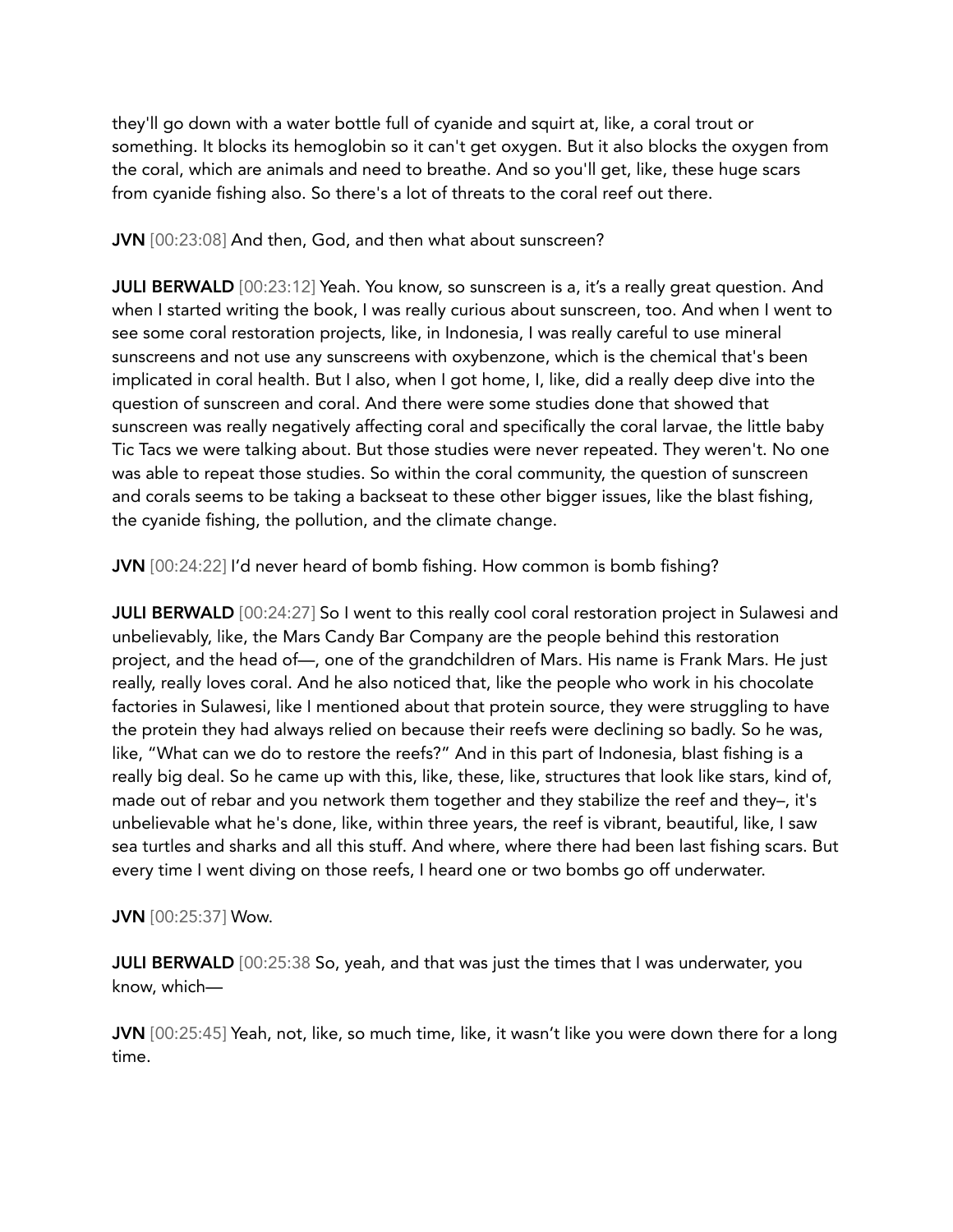**JULI BERWALD** [00:25:48] Like, yeah, I went, like, yeah, you can only stay down for about an hour. And I probably dove, you know, five or six times.

JVN [00:25:56] So what happens when the coral dies, like just the animals leave? And, and what else?

JULI BERWALD [00:26:02] Yeah, I mean, it's like, you know, it's like clear-cutting a forest or something, like all those quarter of the marine species that depend on the coral reef don't have anywhere to live. And you have a huge ecosystem that is collapsed. So it's, it's pretty horrible. One of the cool things, though, is when I was in Sulawesi is they're, like, listening to the sounds of a healthy reef. And just like when you walk through a healthy forest, you know how it sounds like you can hear the birds tweeting and you can hear like the squirrels, scattering up the trees. And you know, it's, it's kind of a noisy place. So is a healthy coral reef. And when they're doing these restoration projects in Indonesia, they're actually putting speakers out with the sounds of a healthy reef on the restoration, and they find that the animals come in to colonize the reef faster if you play them, like, basically the music of a healthy reef.

JVN [00:27:00] Oh, how interesting.

JULI BERWALD [00:27:01] I know! Yeah. And, you know, it's really important, like, coral, coral are kind of, when they're starting to establish themselves, they're, they're, like, in a race with algae to, to cover the surfaces faster. And one of the things that really helps them is if there's fish that eat algae, not—, and I'm not talking about the algae in the skin at this point, I'm talking about, like, kind of more, like, mossy stuff. And there's fish that will come in and do that, but only if they feel like the reef is a healthy place to be.

JVN [00:27:33] I love that it's so interesting!

JULI BERWALD [00:27:34] I know!

JVN [00:27:36] So what, like, how much lasting damage has already been done to reefs?

**JULI BERWALD** [00:27:41] Probably every reef on our planet has experienced bleaching and death because of, of climate change. I don't think there's one that hasn't experienced it. Since 2016, it's almost been a constant mass bleaching somewhere in the world. When coral bleach, they lose their nutrition, and they can kind of survive it for, like, a few weeks or so because they can eat food using their stinging cells. If the water cools down, the algae can actually come back in and reinfect the coral and they can survive it. But if the, if it stays hot, they can't survive it and they die.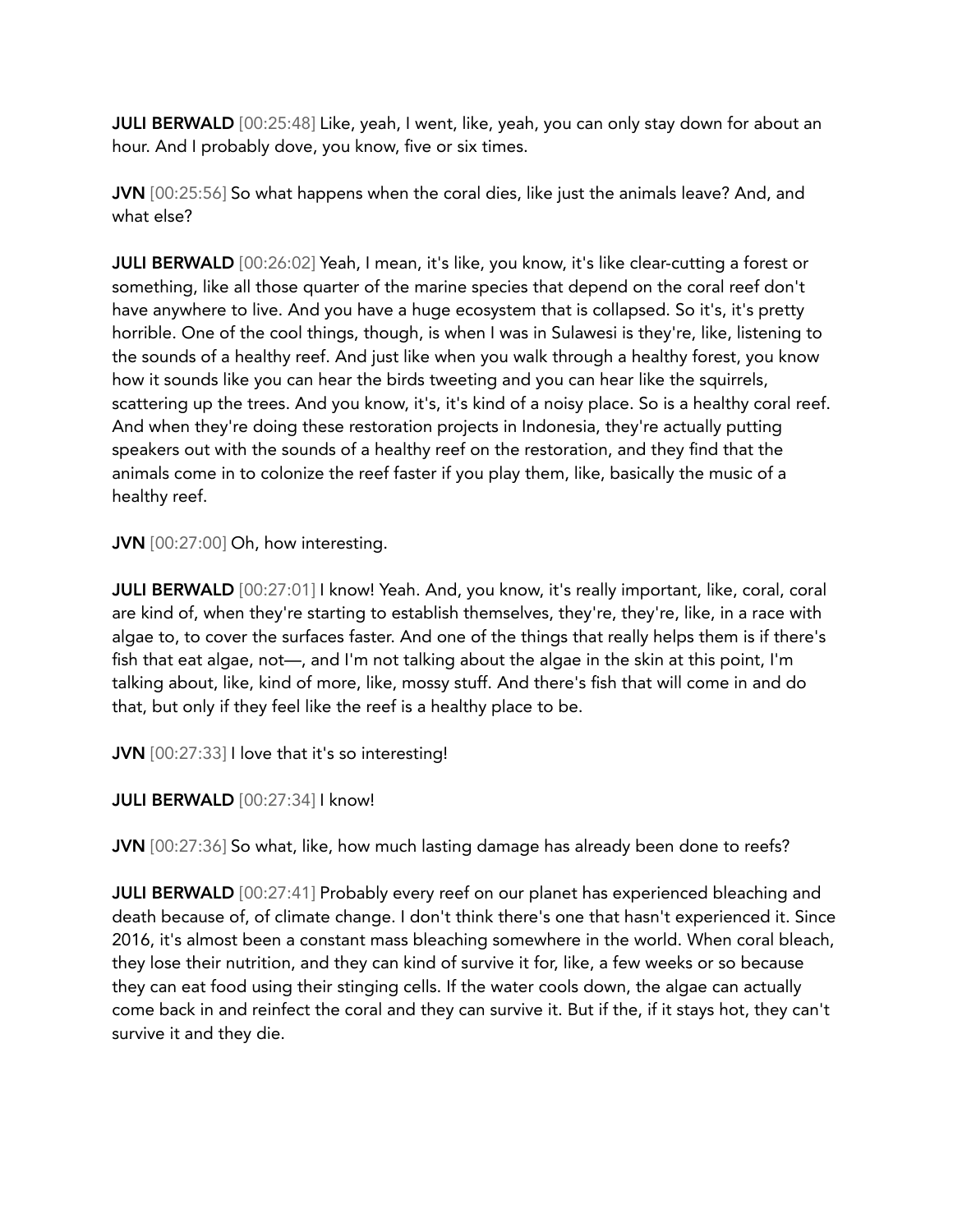JVN [00:28:28] Hmm. So who's working to protect and restore coral reefs? You mentioned the, the story in the Indonesian place with the Mars people? [CROSSTALK] Who else is doing cool stuff?

JULI BERWALD [00:28:41] So in the Caribbean, the corals, they're so sick that they aren't really even reproducing so well by themselves. So they're doing, like, these massive in vitro fertilizations, where they collect the spawn, they take them to a lab, they mix them all together. A lot of them turn into little larvae, and then they put them in these giant boats and let them kind of, like, float out there in the water and settle down, like little kind of tinker-toy looking things that they can re-put back onto the reef, just, like, by the thousands. The problem is coral reefs are so big and they take up, they're so important, we really have to scale up these efforts, and I mean, this is, this is one of the big problems is, like, not enough people are doing stuff to help the coral. And there's a disconnect, I think, between—the scientists are working really hard to try to figure out, like, how to cause more reproduction to happen, how to support the corals that are out there, but, like, the funding has been really, really limited for it.

The United Nations has these Sustainable Development Goals and they're, like, all the things we would want for our planet. So, like, getting rid of poverty and having, having food for everybody and educating everybody and, you know, all these wonderful things. And one of them, Number 14, is "Life Below The Seas," and it receives about .56 percent of the funding, . 56. So, you know, we just really have neglected our oceans and the coral are kind of the first ecosystem in our ocean to have this existential threat facing it. And it's a real problem and, and yes, like, Mars is doing some things, there's hotel chains, like, that are doing some things to protect their coral reefs. There's a business called Coral Vita that's trying to do, like, on-land farming of corals. There's this thing called the Coral Restoration Foundation in Florida that grows coral in orchards under the seas. There's a lot of small groups that are working to try to protect the coral, but it's, it's really lacking in terms of the scale of what's needed.

JVN [00:31:13] So who needs to step up and get involved that hasn't done it yet? Governments?

JULI BERWALD [00:31:18] Yes, governments. Like, here's an example: there's a terrible, terrible, terrible disease raging through the Caribbean. It started in Miami in 2014. It's called stony coral tissue loss disease. And it's, it's basically, I mean, it's basically like the, the coral's tissue falls off its body, like it, like Ebola, like it causes the tissues to just turn to mush, and it affects half the species in the Caribbean. So 20 of them. And there was \$4 million, so \$2 million from Florida and \$2 million from the federal government, that was put together to fight this disease. And it's, like, so little, like, it's a rounding error in any government budget. And when you look at how much, like, the coral reefs support, like, almost a billion dollars worth of tourism in Florida every year. And so that, the delta just doesn't make sense. And the problem is, is, like, our infrastructure isn't really in place to support coral reefs, either. So it's such a hard question, like, "Who needs to step up?" Like, kind of everybody. And, you know, maybe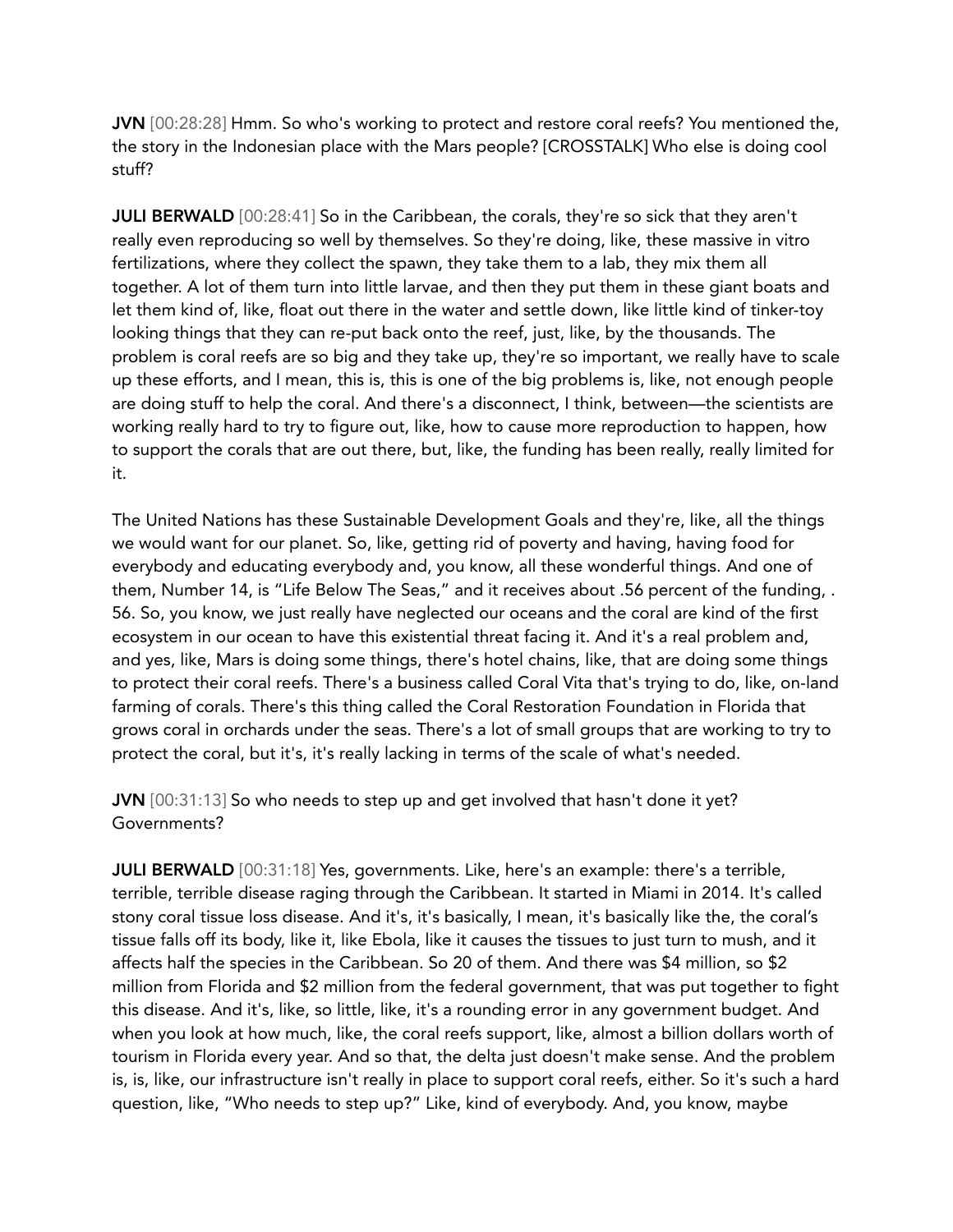there's some progress being made because last year, for the first time, the United Nations tried to put together this thing called the Global Fund for Coral Reefs, and it's a half a billion dollars for the first time. Like, you know, it was hundreds of millions, and they're trying to fund it. So it was supposed to be, like, public and private partnerships coming together. And whether that will happen, I don't know. But at least, like, this is the first large scale initiative for coral reefs that's ever been proposed. And it's tough.

JVN [00:33:08] So your book Life On The Rocks is also a personal narrative. And can you share some of that aspect of the book with listeners?

**JULI BERWALD** [00:33:18] Yeah. So when I was writing the book and kind of going around the world and, and seeing a lot of the sickness, but also some of the hope that exists and just kind of how badass corals are in general. But, but a lot of sickness on the reef. And at the same time, there was this kind of growing sickness in my own home, which was that my daughter, who is amazing, started suffering from really severe mental health. And initially, we didn't know what was, what was the cause of it, and, kind of, I started to see some parallels between the sickness on the reef and what was happening with my daughter. And I started writing about it almost, like, "This doesn't belong in this book." But the more I wrote about it, the more I felt like there were these, these parallels, which is that, like, mental health is often invisible, like we can't see it and what's happening to the coral is just also so invisible, like, we're terrestrial creatures. And it's really hard to see, like, Jonathan, you saw it when you went on your honeymoon, but most of the time we don't see it.

And yet, I mean, I think, as you know, mental health is so foundational to everything else that makes life beautiful and in the same way, the coral reefs are so foundational to all these things that make life in the ocean so beautiful. So I felt like these stories did have a place that wound together in, in the book. And when I told my editor, like, "I'm not sure, but I think these things belong together." She was just, like, "Let me see it." And then she agreed, like, "This is, this is your best writing." So that's, that's what happened. And I should say this, like, you know, I ask Isabel, like, my daughter, "How do you feel about me using your story?" And I will say I tried very hard to say it from a mother's point of view to not ever assume what she was thinking or feeling. And so it's the mother of someone with a mental illness story. It's not, it's not her story. She, she gets to tell her own story, but she felt strongly that that it was, it was important because, and she's become such an advocate for mental health, which I'm so proud of her for because we don't get anywhere by not talking about these things.

JVN [00:35:47] That's incredible. And I think. That's just so cool, and I love that I think that so much of life is about sharing our stories and sharing our experiences of pain and, you know, healing through that. So I just think that's really beautiful. What was it like to connect, like, your scientist side with your home life? Was that just, like, a completely new experience?

JULI BERWALD [00:36:14] When I wrote Spineless, the first book, I was, I was a scientist, I'd become a science writer, but kind of more of an educational media science writer. And I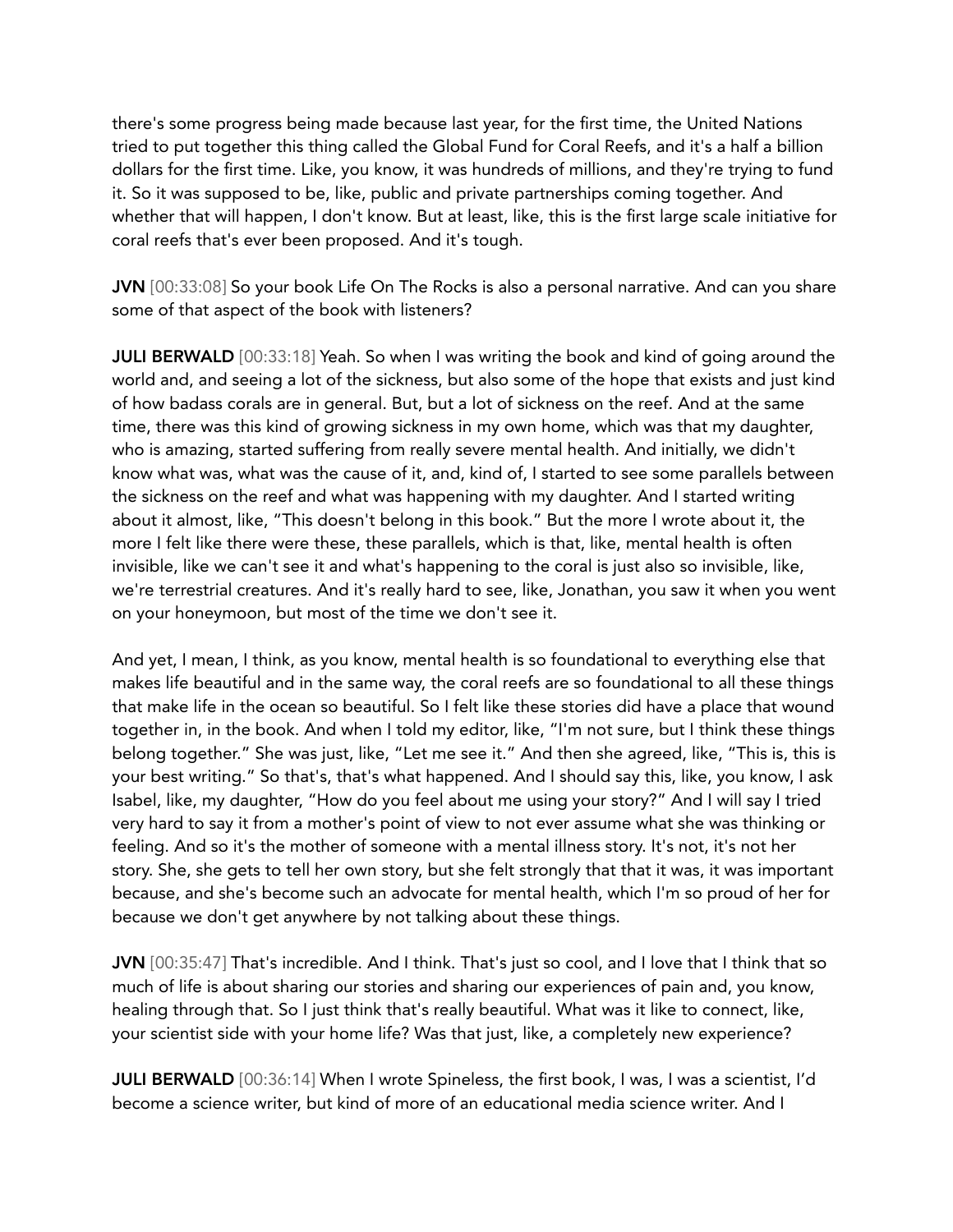actually got asked to write for, write the text for this photography book, and I wrote my heart out. And then I got fired. The photographer was, like, "I want someone more famous than you to write this." And that's when I kind of realized, like, "I want to write a book, like, I want to be an author." And then I started reading, like, a ton of nonfiction books that I thought could be, like, guides for me. And I would always finish them and put them on my night stand and be, like, "I can't write a book like that." And a lot of times it was because the voices were, like, male, really authoritative voices. Not that I don't feel like I'm authoritative. But one day I put a book down and I was, like, "I can't write a book like that." And then, "Wait, you can't write a book like *that*. I can only write a book like I can write," you know, and it just, like, I shifted that inflection.

And suddenly I realized, like, "I could only write a book that's about a scientist who's a person, who has, like, struggles and wonders and makes mistakes and does, like, stupid things." And so Spineless is about me and this really bad boyfriend I had in grad school. And all the mistakes I made and, and how I had to learn to grow my own spine as, like, a writer, as an author, as a citizen. And so when I went to write Life On The Rocks, I did, I thought for sure, "This time I'm not going to include my personal story," and then, like I said, it wound its way in. So it may be the only way I can write is to tell my readers, like, "Look, this is who I am, and this is what I'm struggling with. And all scientists are– scientists aren't people in white coats who are in a bubble or silo. They're people, and they're trying their best, and they're making mistakes, and they're hoping that they are coming up with things that matter, that makes sense of our world." And I think that if we break down that boundary between scientists and human, it would be really good for everyone.

JVN [00:38:35] It's definitely a more, like, holistic approach. So what's, what's next for you and for your research?

JULI BERWALD [00:38:41] OK. I mean, I'm working on a young adult novel about a 16-yearold girl who saves the world from climate change. So, we'll, we'll have to, we'll have to see. I just said it out loud, so that means I have to finish it, right?

## JVN [00:38:59] I love that!

JULI BERWALD [00:39:01] Yes, I'm scared of fiction, but I'm going to give it a shot and I'm working on some other just articles. And I am also working on another story, which is about this jellyfish scientist who survived the Holocaust by hiding in the Natural History Museum in the Netherlands. And it turns out a bunch of people hid there and so I'm trying to tell that story to save; I have two kind of books I'm working on right now.

JVN [00:39:31] That's so interesting. So if people have listened to this episode, they're, like, "I got to get into research, I got to get into science, I, where do I even start," if they're just like, really keen on the coral they're keen on, like, ocean science, but maybe they're, like, really,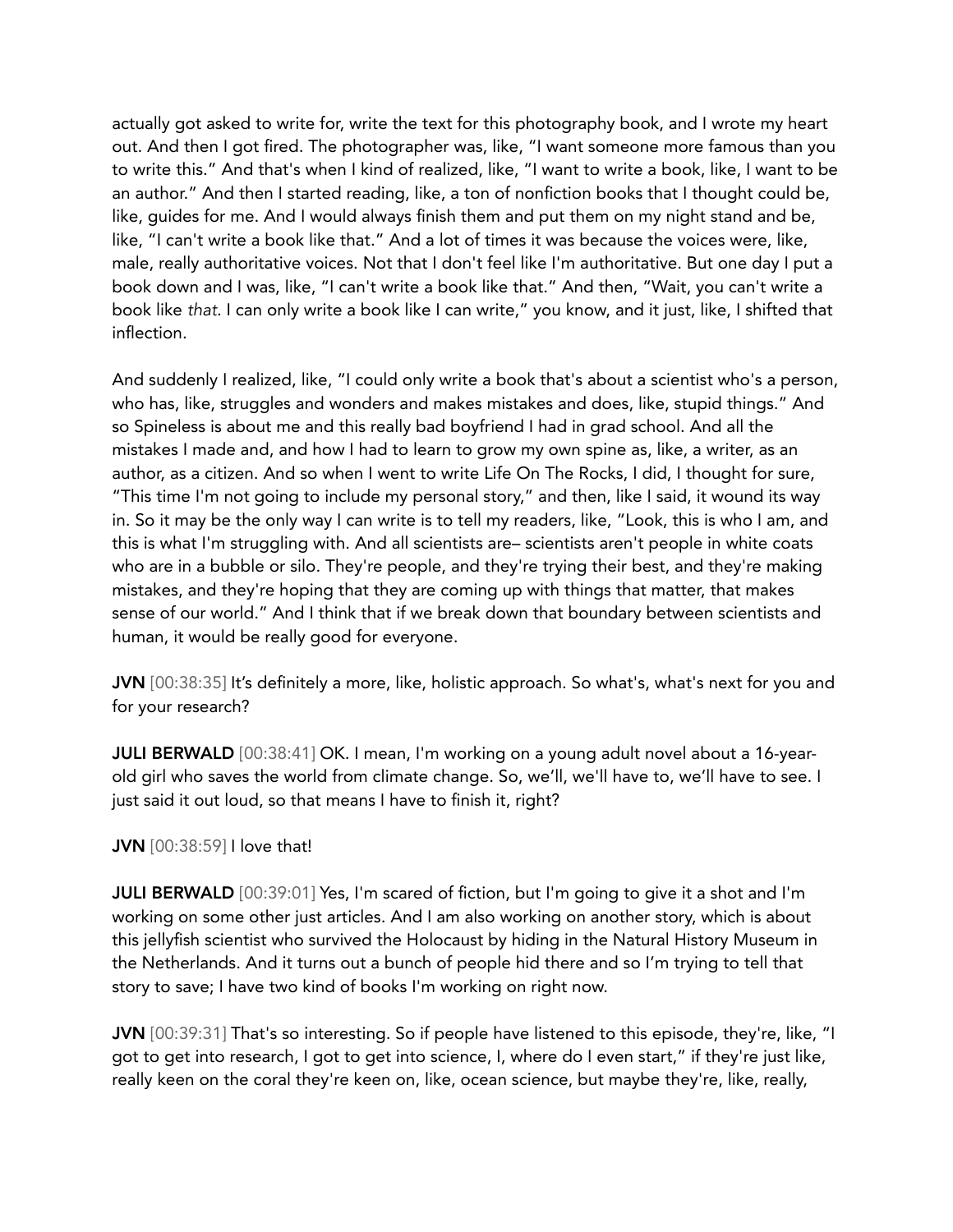like, where do they start to, like, research into, like, what do you study? How do you become, like, a marine science expert?

**JULI BERWALD** [00:39:55] I grew up like you did in the Midwest, and I never snorkeled or anything. Growing up, I mean, my parents, I think, took us to the beach, but they didn't know about snorkeling, either, you know? So in college, I went to Israel for my junior year and, and I was kind of miserable and I went, there was, like, this little sign, like, you know, that thing you pluck off the side of? [CROSSTALK] And it was, like, "Marine Ecology Course." And I was, like, "Okay, I'll take that!" And I I went down to Eilat, which is in the Red Sea that we were talking about earlier and they, like, gave me fins and a snorkel and said, "Get in the water." And I went into this fairy world and I was, like, "Oh my gosh, we live on the same planet as that. Like, how did I not know this my whole life?" But it was too late for me to switch my major. So I just graduated from college and then I applied to, like, work at a marine station in the summer where I like basically washed dishware for graduate students and made coffee and photocopied things back when there was photocopies. And, and so, you know, I think that's, like, one way to do it is, like, get a summer job somewhere where there's a ton of, there's marine stations around the country and around the world. Spend some time in the lab and just see if you really like it. And so then I very slowly kind of cobbled my way into grad school by doing a bunch of these internships until my resume look good enough for me to get into grad school. But my grad school degree wasn't about coral, although I loved coral from the very beginning. I ended up working on satellite imagery of the ocean.

JVN [00:41:34] That is so cool. I mean, everyone has their own way.

JULI BERWALD [00:41:37] Yeah, exactly. And I don't think that getting a Ph.D. is necessarily what you need to do. There's these coral restoration groups that you can work in. There's a lot of tourism industry that has, like, guide programs where you can learn about the ecology of an area, like, in Australia, they have these, this incredible guide program where you can learn about the ecology of the Great Barrier Reef and then you're licensed, then, to take people out onto the reef and show them what's out there. So there's other ways into the marine world. And policy, like, please, please go into policy, like, try to get our policymakers to pay more attention to the ocean.

JVN [00:42:24] One thing I forgot that I wanted to ask you about, I remember, like, in the early aught 2000s, there were all these stories of like coral reef restoration. I remember seeing it on like Dateline in 2020, but then I remember reading these articles, like, three or four years later that were, like, "The coral fucking hated those like tires. And now there's, like, a bunch of just, like, shitty junk in the ocean, like in a field." Not that it's funny, but what happened with those stories?

JULI BERWALD [00:42:46 I think you're right. Yeah, the coral did fucking hate that shit. So I guess–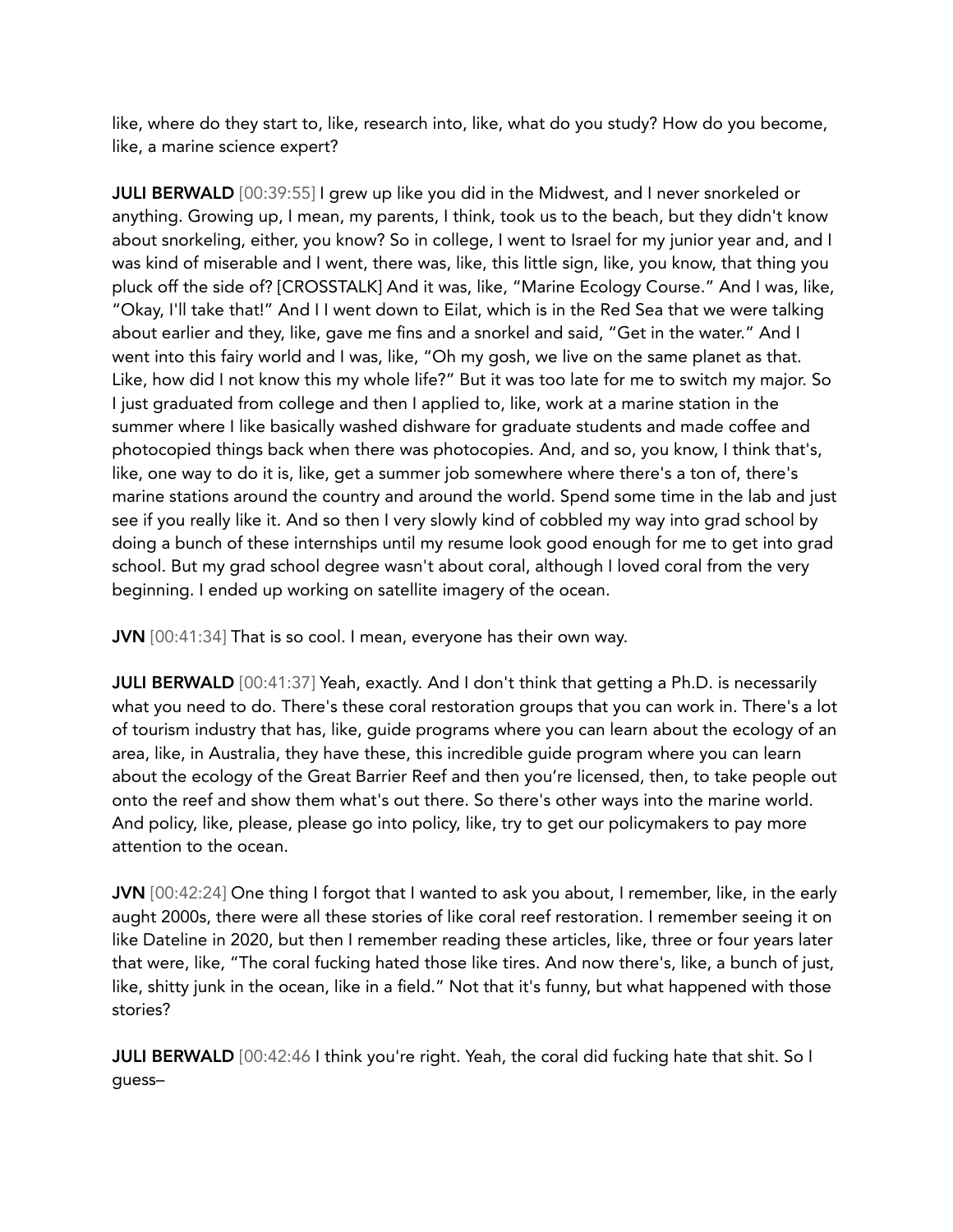JVN [00:42:51] It was, like, tires and, like, metal beams and stuff. And they were just, like, "Ew, what is this?" They hated it.

**JULI BERWALD** [00:42:57] Yeah. And that's why the Mars restoration that I saw in Indonesia was so impressive because coral really liked it. But yeah, you know, you can't just throw trash in the ocean and expect coral to live on it. So, like, it does have to be done properly. And I have seen like, you know, I went, I went to Bali after I was in Sulawesi and I saw some restorations that look like just mossy messes. And so it doesn't, it's not automatic that the coral will grow on anything you throw down there. It does have to be done right.

JVN [00:43:28] And then do people ever have to, like, clean up the restoration like or, like, try to like, fix the restoration?

JULI BERWALD [00:43:34] You think anyone pays attention to that? No one pays attention to that. Yeah. People, no.

JVN [00:43:40] So is there just a lot of that failed, fucked up restorations all over the place or– There is?

**JULI BERWALD** [00:43:45] Yeah, sorry to say that.

JVN [00:43:46] So that could be, like, someone else's work is, like, how to, like, turn those into, like, driving things, or at least they just do away with it to maybe let nature take that and fix it or something?

JULI BERWALD [00:43:56] Yeah. I don't know if I have the answer, I don't know if that's, like, worth our effort, either. Like, shouldn't we, yeah, shouldn't we focus on the things that we know will be successful right now.

JVN [00:44:06] Oh yeah, that's true. My mind always goes to, like, that one random, like, last night my—, we just spent our first night in our apartment in New York. And, I, like, the house was, like, so organized, like amazing. But then there's, like, these two pieces of, like, luggage in the bedroom. When I was like, "What are those two pieces of luggage?" Like I just, I focus, I think, the most random, like, things that's not the main issue, but you know, it's like, that's not the point at all. And I'm, like, "Oh, my bad, you're right." So yeah, it's interesting.

JULI BERWALD [00:44:37] And, like, and really, ultimately, let me just say this: is ultimately, the thing we really need to do is get on the ball with climate change, because that will have the biggest impact on coral of all. So if you really do want to help coral, and say you're landlocked or something, you know, please, please talk to your policymakers and tell them how important dealing with climate change is, because that is ultimately the biggest issue for coral, and the rest of it we probably can deal with. But, like, if we don't deal with climate change, it's, it's a big, big, big problem.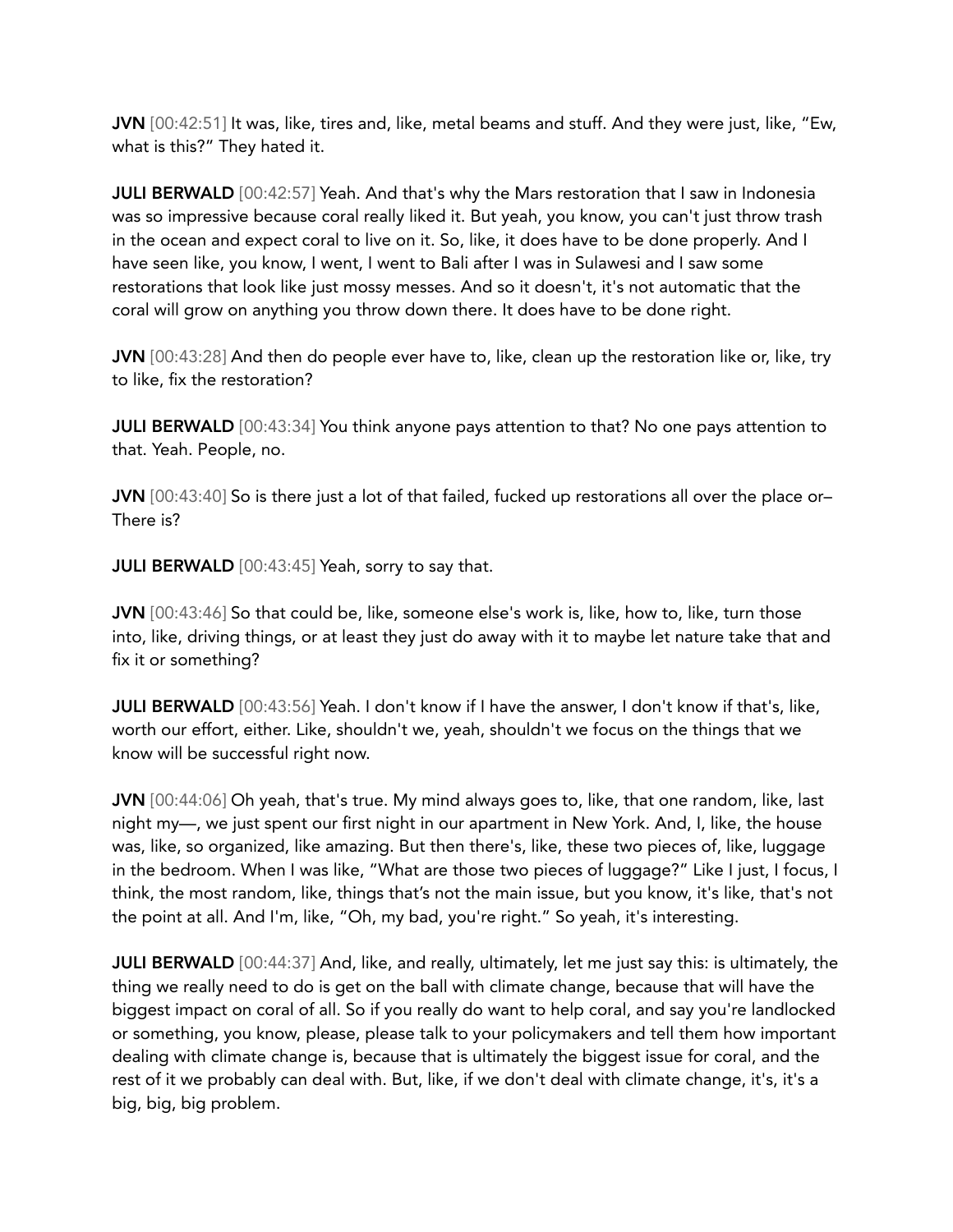JVN [00:45:13] So in Spineless, you, you are, like, an expert on jellyfish, and you also said that they're kind of, like, similar to coral. So are they, like, first cousins? Is that just, like, because they all have, like, the stinging cells?

JULI BERWALD [00:45:26] Yes. Yes, they're cnidarians. So, like, the "cnida" in Greek, I think, means, like, nettle. So like, you know how the nettle plants are stinging things. So all of them have the stinging cell that's like what unites them. And they also have, like, similar body structures with just one hole in and out and tentacles—

JVN [00:45:51] But I want to learn more about jellyfish. So perhaps we'll have to do another episode about jellyfish.

JULI BERWALD [00:45:56] OK, deal. I would love to. Yeah, jellyfish are, jellyfish are cool.

JVN [00:46:01] Do we have any evidence of a gay jellyfish staff or queer jellyfish type? I love gay stuff in the animal kingdom. [CROSSTALK] There's a lot of other interesting things, so if there's not, it's, or there is a little bit of gay stuff with jellyfish.

JULI BERWALD [00:46:14] Well, no, but there are these fish that—, I do want to tell you about these, these fish, they're called the Maori Gobies. And these aren't jellyfish. They're vertebrates. But, like, so they just pair up like whoever likes each other just pairs up. And if it's two girls or two boys, then one of them, when the time to reproduce, one of them just changes sexes so that they can reproduce.

JVN [00:46:40] That's cute!

JULI BERWALD [00:46:41] That's cute. And then there's this worm that again, they just pair up, and whoever is bigger becomes the female, and whoever is littler becomes the male, and then the male grows faster than the females, so it gets bigger. And then they both just switch sexes. And then the one that used to be female is now male and one that's male, that's now female. And then that one, the littler one, the male grows faster again. And so for their whole lives, they're just kind of, like, growing bigger and changing sexes, back and forth. [CROSSTALK] And that's how they just kind of hang out together and, like, they are what they are when they are that.

JVN [00:47:17] Ohmigod, I love that story, but not as much as I love this entire time that we spent with you. Dr. Juli Berwald, you're amazing. This is also now your time to like, is there anything we missed, anything that you want to add? I feel like I learned so much. I'm so excited I can't even see if there's anything they'd be remiss if we didn't add. Now's your chance.

JULI BERWALD [00:47:35] I think we said most things-